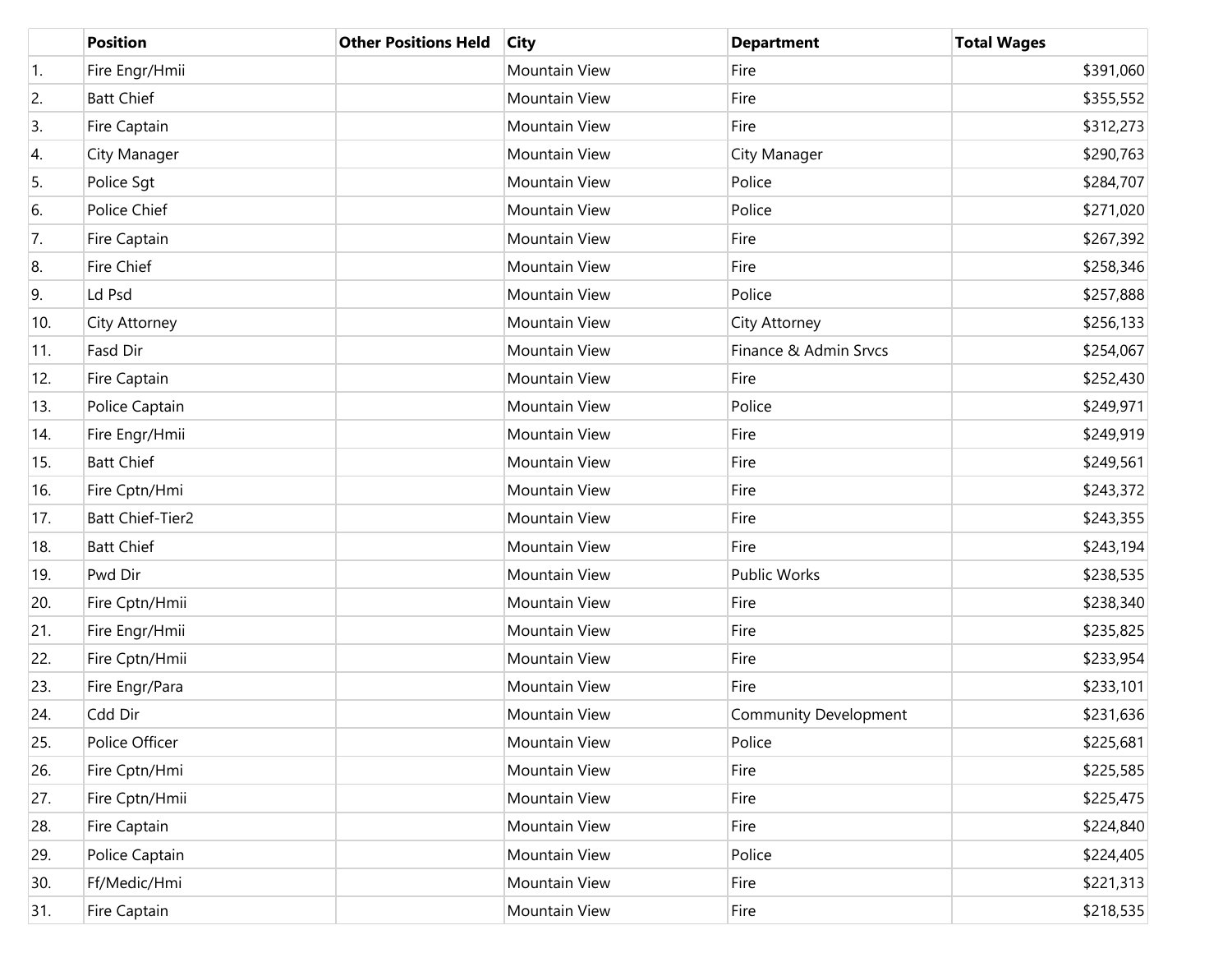| 32. | Police Sgt            | <b>Mountain View</b> | Police                    | \$218,454 |
|-----|-----------------------|----------------------|---------------------------|-----------|
| 33. | Fire Captain          | <b>Mountain View</b> | Fire                      | \$217,756 |
| 34. | Fire Cptn/Hmii        | <b>Mountain View</b> | Fire                      | \$217,370 |
| 35. | Firefighter           | <b>Mountain View</b> | Fire                      | \$214,060 |
| 36. | Cio/It Dir            | <b>Mountain View</b> | Information Technology    | \$213,935 |
| 37. | Police Lieut          | <b>Mountain View</b> | Police                    | \$211,749 |
| 38. | Fire Engr/Para        | <b>Mountain View</b> | Fire                      | \$211,236 |
| 39. | Fire Captain          | Mountain View        | Fire                      | \$210,946 |
| 40. | Police Officer        | <b>Mountain View</b> | Police                    | \$209,923 |
| 41. | Asst Pwd              | <b>Mountain View</b> | <b>Public Works</b>       | \$207,541 |
| 42. | Csd Dir               | <b>Mountain View</b> | <b>Community Services</b> | \$206,979 |
| 43. | Fire Captain          | <b>Mountain View</b> | Fire                      | \$206,316 |
| 44. | Police Lieut          | <b>Mountain View</b> | Police                    | \$206,314 |
| 45. | Police Sgt            | Mountain View        | Police                    | \$206,132 |
| 46. | Ff/Paramedic          | <b>Mountain View</b> | Fire                      | \$205,589 |
| 47. | Fire Engr/Para        | <b>Mountain View</b> | Fire                      | \$204,684 |
| 48. | Police Officer        | <b>Mountain View</b> | Police                    | \$204,541 |
| 49. | Police Lieut          | <b>Mountain View</b> | Police                    | \$204,348 |
| 50. | Police Sgt            | <b>Mountain View</b> | Police                    | \$203,851 |
| 51. | Fire Engr/Para        | <b>Mountain View</b> | Fire                      | \$202,983 |
| 52. | Fire Engr/Hmi         | <b>Mountain View</b> | Fire                      | \$201,557 |
| 53. | Pol Lt - Tier 2       | <b>Mountain View</b> | Police                    | \$200,793 |
| 54. | Fire Engineer         | <b>Mountain View</b> | Fire                      | \$199,777 |
| 55. | Fire Marshal Ns       | <b>Mountain View</b> | Fire                      | \$199,758 |
| 56. | Lsd Dir               | <b>Mountain View</b> | Library                   | \$198,694 |
| 57. | Fire Captain          | Mountain View        | Fire                      | \$197,925 |
| 58. | Fire Engr/Para        | Mountain View        | Fire                      | \$197,856 |
| 59. | <b>Asst City Mngr</b> | Mountain View        | City Manager              | \$196,312 |
| 60. | Police Sqt            | Mountain View        | Police                    | \$195,751 |
| 61. | Pol Lt - Tier 2       | Mountain View        | Police                    | \$194,929 |
| 62. | Asst Fasd             | Mountain View        | Finance & Admin Srvcs     | \$194,617 |
| 63. | Asst Pwd              | Mountain View        | Public Works              | \$194,539 |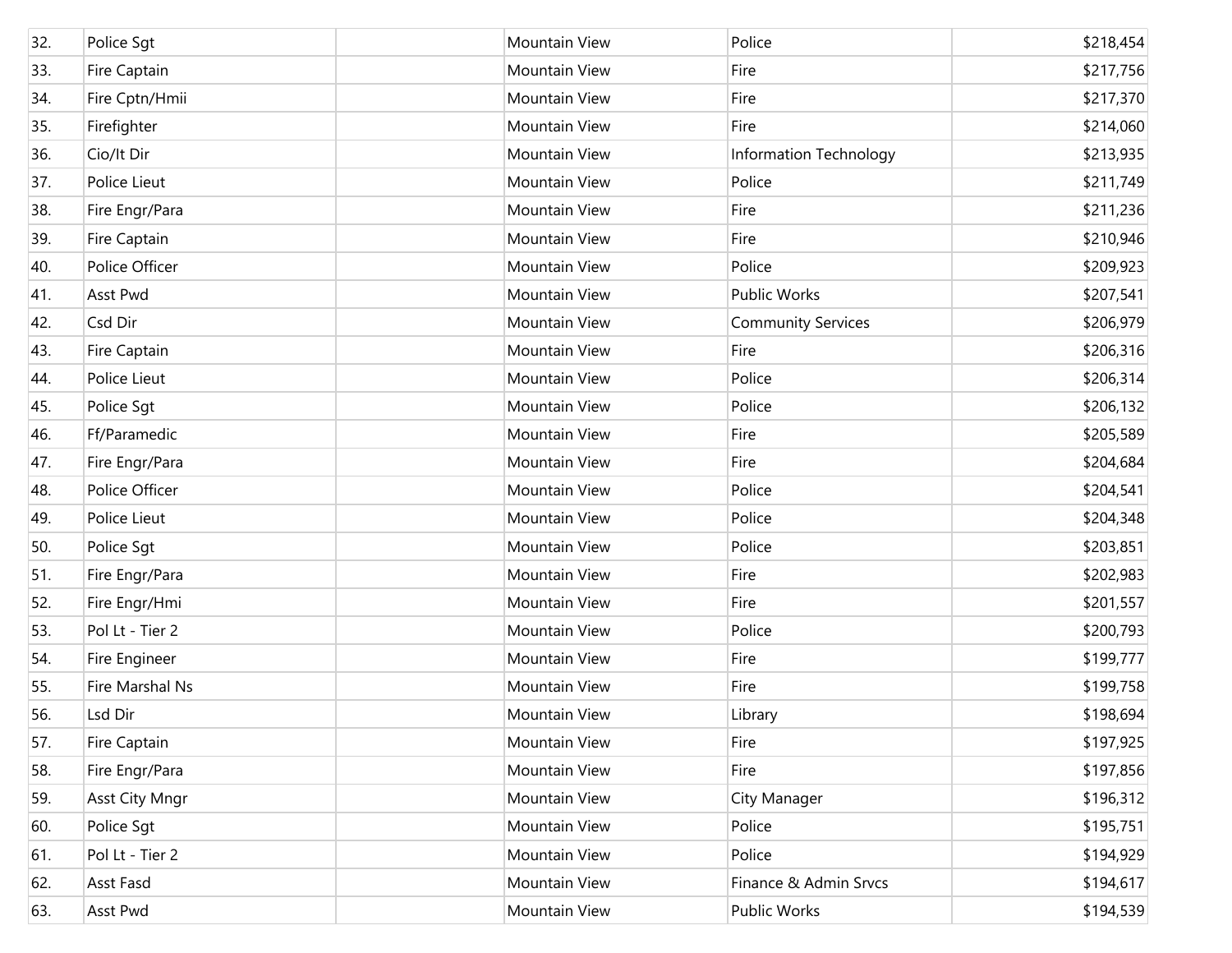| 64. | Transp/Bus Mgr  | Mountain View        | Public Works                 | \$193,995 |
|-----|-----------------|----------------------|------------------------------|-----------|
| 65. | Fire Captain    | Mountain View        | Fire                         | \$193,403 |
| 66. | Fire Engineer   | Mountain View        | Fire                         | \$192,982 |
| 67. | Fire Captain    | Mountain View        | Fire                         | \$192,837 |
| 68. | Fire Captain    | Mountain View        | Fire                         | \$192,420 |
| 69. | Police Officer  | Mountain View        | Police                       | \$191,456 |
| 70. | Police Sgt      | <b>Mountain View</b> | Police                       | \$191,188 |
| 71. | Police Sgt      | Mountain View        | Police                       | \$191,019 |
| 72. | Police Sgt      | <b>Mountain View</b> | Police                       | \$190,538 |
| 73. | Fire Captain    | Mountain View        | Fire                         | \$189,389 |
| 74. | Sr Asst Ca      | Mountain View        | City Attorney                | \$187,558 |
| 75. | Fire Captain    | Mountain View        | Fire                         | \$184,878 |
| 76. | Prin Civil Engr | <b>Mountain View</b> | <b>Public Works</b>          | \$183,940 |
| 77. | Ff/Paramedic    | Mountain View        | Fire                         | \$183,510 |
| 78. | Ff/Medic/Hmii   | <b>Mountain View</b> | Fire                         | \$182,120 |
| 79. | Police Officer  | Mountain View        | Police                       | \$182,035 |
| 80. | Police Sgt      | <b>Mountain View</b> | Police                       | \$181,643 |
| 81. | Ff/Medic/Hmii   | Mountain View        | Fire                         | \$181,474 |
| 82. | Police Officer  | <b>Mountain View</b> | Police                       | \$181,260 |
| 83. | Police Sgt      | Mountain View        | Police                       | \$181,054 |
| 84. | Fire Engineer   | <b>Mountain View</b> | Fire                         | \$180,988 |
| 85. | Police Officer  | Mountain View        | Police                       | \$180,748 |
| 86. | Ff/Paramedic    | Mountain View        | Fire                         | \$180,284 |
| 87. | Fire Engineer   | Mountain View        | Fire                         | \$180,278 |
| 88. | Sr Asst Ca      | <b>Mountain View</b> | City Attorney                | \$179,297 |
| 89. | Ff/Paramedic    | Mountain View        | Fire                         | \$178,847 |
| 90. | Ff/Haz Mat II   | Mountain View        | Fire                         | \$178,432 |
| 91. | Prin Civil Engr | Mountain View        | Public Works                 | \$177,859 |
| 92. | Police Sgt      | Mountain View        | Police                       | \$176,675 |
| 93. | Sr Pw Insp      | Mountain View        | Public Works                 | \$176,674 |
| 94. | Acdd/Plng Mgr   | Mountain View        | <b>Community Development</b> | \$176,649 |
| 95. | Info Tech Mgr   | Mountain View        | Information Technology       | \$176,050 |